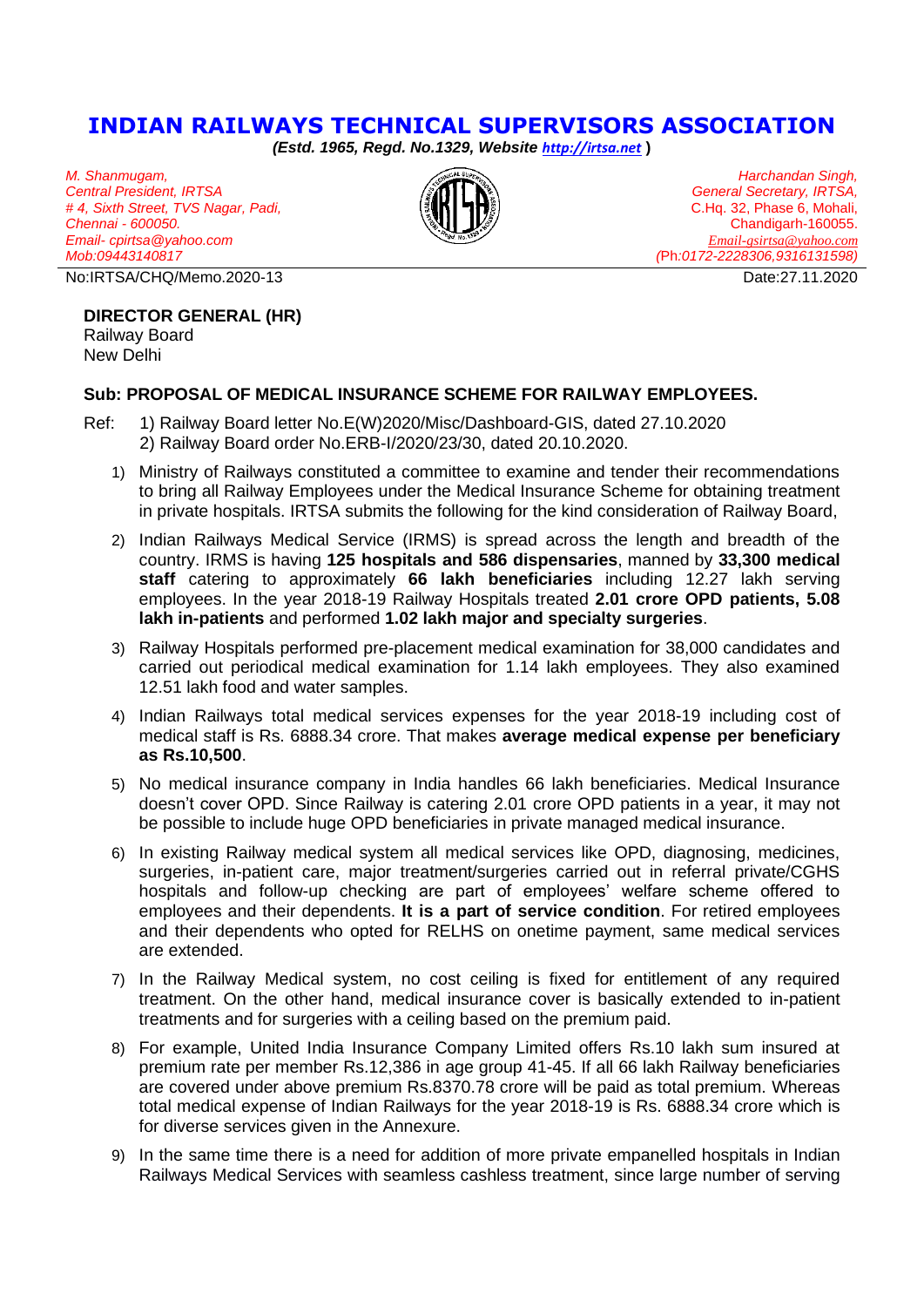and retired health care beneficiaries live in the newly developed suburbs of various cities throughout India. It is pertinent to note that in case of emergency, beneficiaries first require to approach Railway Hospital, then they are referred to private hospitals and in many cases precious golden hours are lost in mere formalities endangering the life.

- 10) Beneficiaries living in faraway places from Railway Hospitals also find it difficult to get their regular treatments and minor treatments occasionally, since they are required to travel long distance to reach Railway Hospitals. These beneficiaries will be benefited if cashless treatment is extended to them in the hospitals available near their living place.
- 11) **Hence it is requested that,** 
	- a. **Existing Indian Railways Medical Service facilities may please be continued.**
	- b. **The proposal for Medical Insurance Scheme for Railway employees / Pensioners and their depended may please be made as additionally facility to the beneficiaries to get their regular treatments including OPD & IPD in empaneled private hospitals, premium thereof may please be borne by Railways.**

**Thanking You**

**Yours faithfully,**

Haugh

**(Harchandan Singh), General Secretary, IRTSA**

**Copy for Kind information & n.a. pl The Secretary, Railway Board, Rail Bhavan, New Delhi**